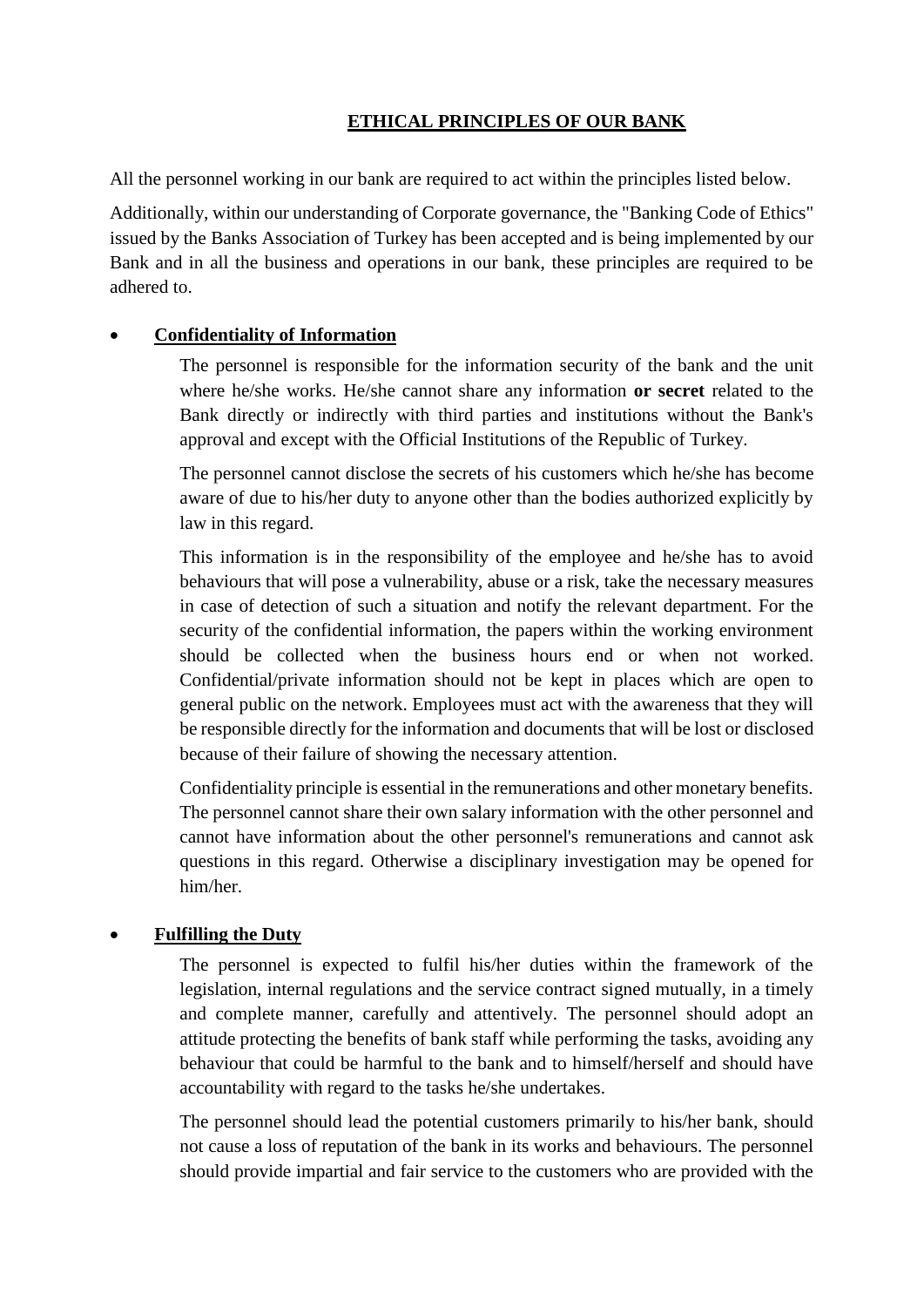same service and should inform them about the benefits and risks of the products and services offered to them.

#### **Unfair Benefitting**

The employee should not engage in behaviours that will directly or indirectly provide benefit or give promise to provide benefit to himself/herself or third persons by abusing his/her duties and powers.

The personnel should not obtain interests from both his work environment and the facilities of his/her customers, should refuse the offers for providing him/her benefits immediately and should communicate these to the competent authorities and supervisors.

The personnel should not enter into relationships with the customers who conflict with the ethical principles such as debt-credit, surety and opening a joint account.

The personnel must fully adhere to the legal regulations established in relation to the insider trading and cannot use the information that he/she has learned during carrying out its duties to provide benefits to himself or third parties.

#### **Working Externally**

The employee cannot engage in works which require them to be considered as traders or shopkeepers, directly or indirectly. Cannot work as paid or free in any commercial business of real and legal persons without written consent from the bank.

The personnel cannot take part in any private and public organization except associations, foundations and similar places without the consent of the bank

### **Clubs and Association Membership**

Employees can be members of the associations and clubs for social, cultural and environmental activities. These associations and clubs should not be in any way discriminatory, religious or in areas in contrary to the benefit of society and the conducts which will cause a bad reputation for our bank need to be avoided.

#### **Assignment to another Duty**

In situations where necessitated by the task and staff organisation, an employee can be assigned temporarily or permanently to another department/unit with another title, however without any decrease in seniority, wages and other social benefits.

#### **Handover**

The employee whose duty in his position ends due to transfer, dismissal or resignation shall deliver the books, documents, money, tools and equipment and all kinds of value which he/she had to keep, at the time of leave with a written minutes. This principle also applies to those who are temporarily assigned to other duties. Furthermore, the car delivered to the branch should be transferred, in case of leave of the Managing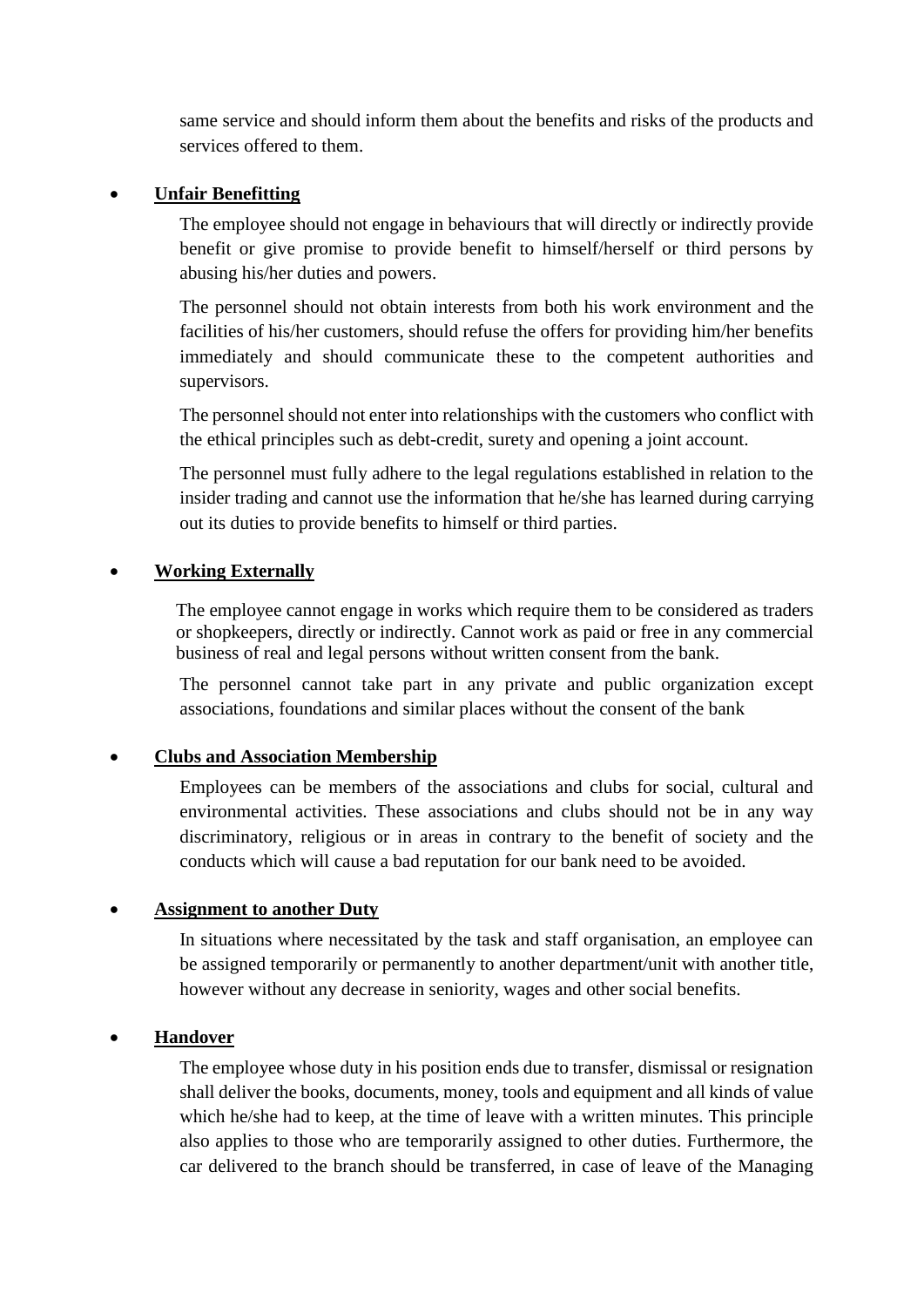Director to the operations officer of the branch and in case of leave of the Headquarters personnel, to the Administrative Affairs Center against a signature.

# **Protection of Information, Documents and Work Environment**

The money and fixtures of the bank and the money and other valuables belonging to employee should not be left in the place of duty in an open and unsafe manner. Tools, equipment and office machines should be used carefully by preserving the working environment provided carefully. The personnel should not use the assets and resources belonging to the bank inefficiently and out of purpose. The personnel cannot install any software or application program to the personal computers delivered to him/her without the consent of the Bank's Technology Center. The personnel is personally responsible for the damages caused by pirated software on personal computers delivered to him.

In addition, bank employee should not use the items included in the bank inventory for personal purposes, should strictly avoid the behaviours abusing the bank's resources, reputation and image.

# **Password Privacy**

All personnel are directly responsible for the confidentiality of the user passwords for data processing programs he/she uses and are obliged to sign the **Personnel Regulation, Job Description, Ethics of banking profession, Wage Privacy and Password Commitment Letter (Annex: 2)** during recruitment.

# **Behaviour and Appearance**

The personnel should not engage in any conduct in contrary to the principles of justice, integrity, honesty, reliability and social responsibility. The personnel should ensure collaboration towards common goals through establishing a courteous and attentive communication with other employees while performing his/her duties. In the work environment, the employee should be in a style of clothing that is clean, attentive and appropriate to his/her professional career; be friendly, interested and respectful to everyone. The employee should represent the Bank which is a trust institution in the best way with his/her behaviour and external appearance. This principle is extremely important in terms of improving the Bank customer relationships, enhancing the reputation of our Bank and must be implemented rigorously.

Our male personnel;

- Must absolutely shave every business day, hair should be properly cut and no beard should be grown.
- Suits and/or matching coat and pants should be worn. Shoes should always be painted, ties must absolutely be worn at the branches. Head Office staff, however, shall be allowed not to put on tie, except for official meetings/customer visit/branch visits.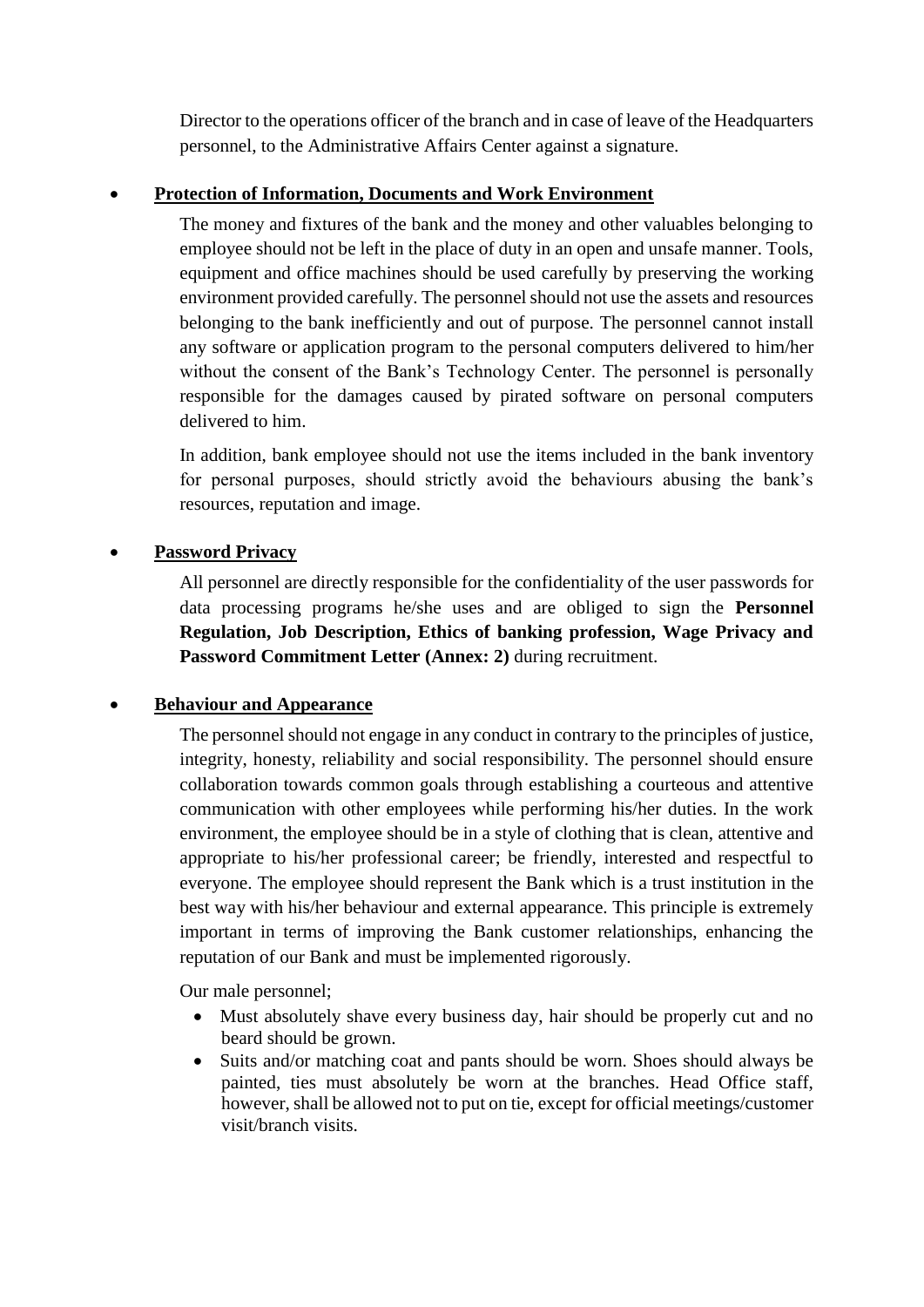Mainly black, navy, dark gray tones should be preferred in clothing. Complementary elements such as shirts, socks etc. should be selected accordingly.

Our female personnel;

- Skirt/jacket or trouser/jacket suits in colours suitable for the banking norms, should be preferred.
- Extremes should be avoided in all kinds of accessories and makeup. In this context; headscarves, turbans, berets, hats, extreme mini, very long and abundant skirts, shorts, short-skirts, halter blouse, t-shirt, stretch jeans, etc. outfits revealing the lines, fluorescent colours and intricate patterns, slippers, sandals, patterned socks should not be used.
- Everybody will serve with their heads open and the hair will be clean, proper and well-maintained so as to suit the working environment.

## **Notification in Case of Absence**

The employee must call and inform his/her managers in case of sickness, accident and other emergencies. Relevant provisions of the Labour Law are applied for individuals who do not document with the report of Social Security Administration, the situation of being absent for consecutive two days or in a business day following a holiday for twice a month or a total of 3 business days within a month, without the permission of the employer or without documenting with a health report.

### **Responsibility of Leaving the Place of Duty and Delegation of Powers**

It is essential for an employee to be at his location within the working hours. The employee who leaves his/her place of duty for any reason should inform his/her manager to whom he/she is affiliated of the place where he/she goes to or his/her colleague next to him/her to be forwarded to his/her manager. Thus, confusions and waste of time are prevented. The employee who should be outside the bank due to his/her duty should inform his/her manager about the place he/she goes and the hours he/she will spend outside.

The personnel with signature and/or approval authority should inform the person who will substitute him/her to prevent interruption of operations, in cases that he/she will not be present in the place of duty for situations such as use of leave, meetings, seminars, customer visits etc. and a definition of delegation should be made on our Banking system and/or the Bank's Intranet System.

# **Phone Calls and Visitors**

In phone calls made due to duties, the duration of calls should be kept short, and private and long phone calls should not be made except in emergencies. The phone calls made with the branch/GM should be done over the network line. Special visitors should not be accepted during working hours. Actions that will cause disrupt of the works; that will disrupt daily working order, business discipline should be avoided.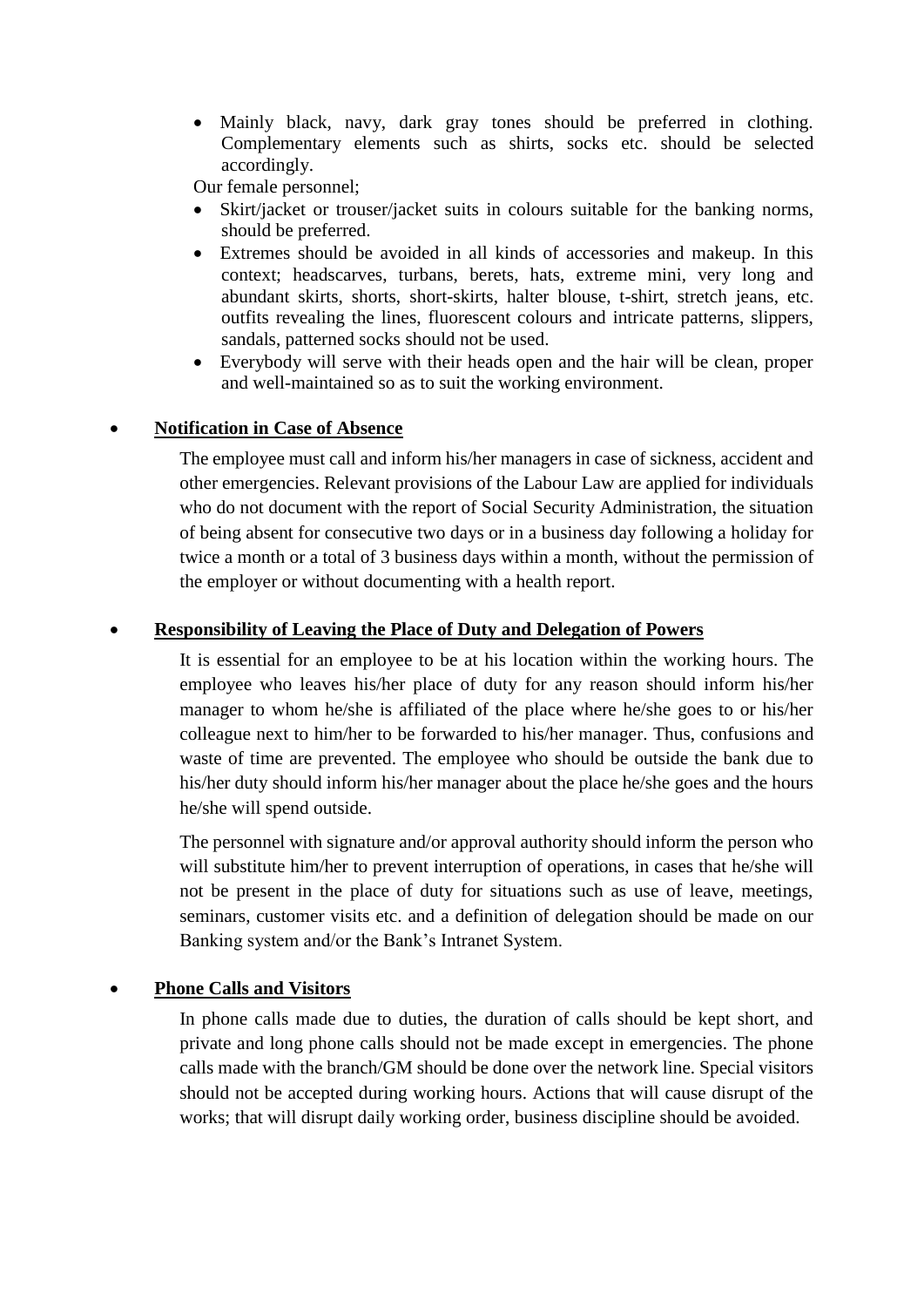#### **Ensuring Security**

To help the security measures in the bank building, the employees who will be working on the weekend need to make the required notification to the Security Unit in advance. In addition, for the visitors who will come during working hours, a notice is required to be given to the Reception in advance.

#### **Personal Information Change**

The changes in the personal information of the employees in the documents when they provided during their recruitment such as marital status, address and phone number shall be reported to the Human Resources Department Remuneration and Performance Management Unit primarily by e-mail no later than 3 days following the date of occurrence. Then the following procedures are performed:**In case of Marriage/Divorce:** Photocopy of the new ID card of the personnel whose marital status/surname has changed, photocopy of marriage certificate/Extract of the Civil Registry Record and the original Family Status Declaration form refilled by him/her, shall be sent to the Remuneration and Performance Management Unit. **Changes in the Address and Phone Number:** The personnel shall give information to the Human Resources Department Remuneration and Performance Management Unit by e-mail.

Responsibility for problems that may arise from failure of reporting, on time, the personal information to the Remuneration and Performance Management Unit, shall be borne by the persons concerned. In this case, the current bank records shall prevail.

### **Notification**

The employee should notify the Departments of the Head office, Internal Audit Department, Risk Management Department and Internal Control and Compliance Department of the practices incompatible with the professional principles and the activities, which he/she has faced due to duty and which are contrary to the bank policies or which are illegal, issues and behaviours deemed suspicious in accordance with usual practices. The notifications to be made should be in writing except the emergencies, not to be related with the character of the employee and to only depend on transactions and events.

### **Gifts**

Employee and their spouses and children cannot accept gifts from existing or potential customers or private or legal persons who are likely to enter into business relationships with the bank. All kinds of contributions such as borrowing money, getting a charged service for free are included in the concept of self-interest. However, the exceptions for the situation of accepting a gift by the employee include:

- a) Gifts given in the New Year and holidays and with no significant financial value,
- b) Catering and hospitality offered during the visits made on behalf of the Bank,
- c) Foods and catering arising from civilized business relations.